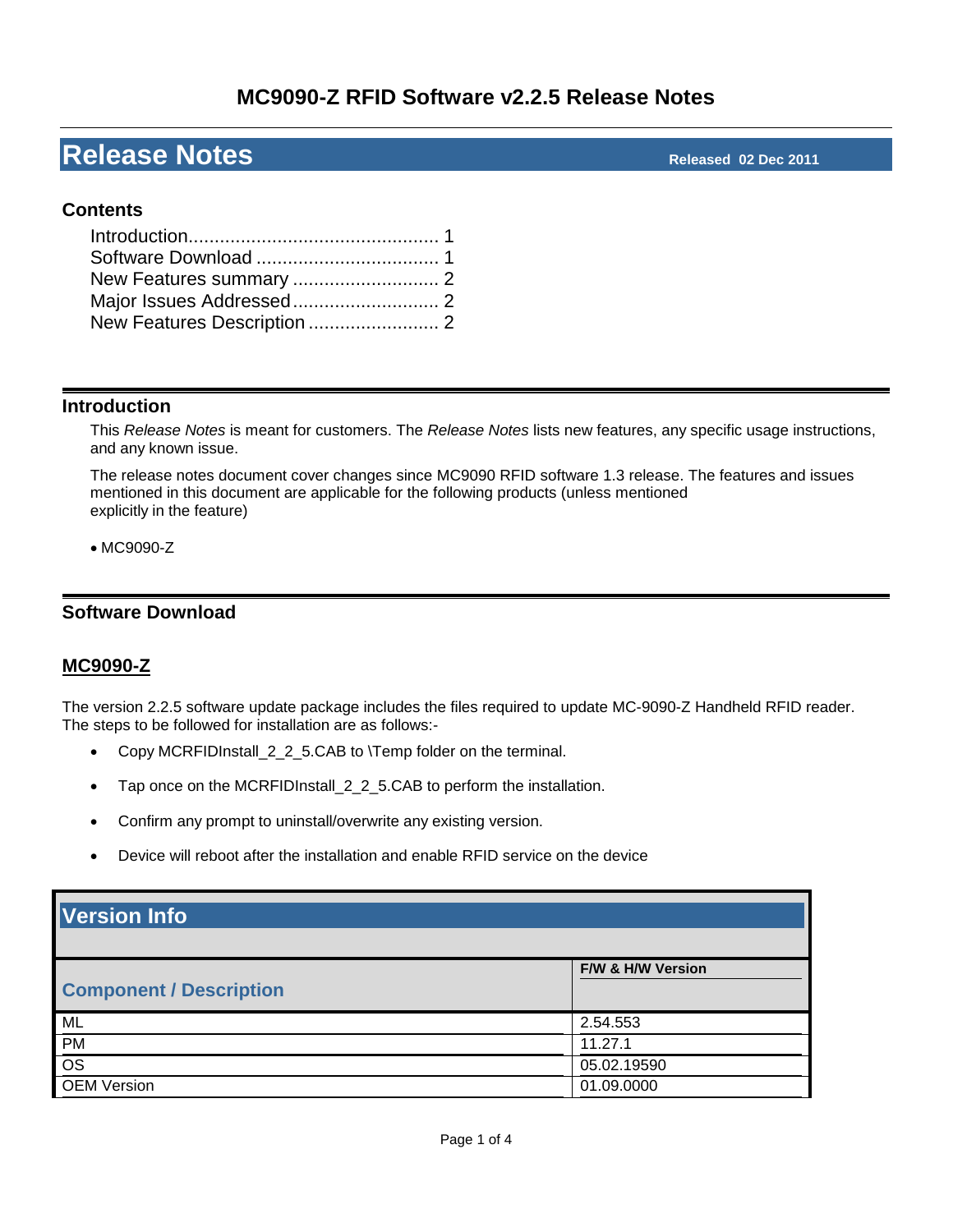# **MC9090-Z RFID Software v2.2.5 Release Notes**

| Air Beam                   | 4.66                    |
|----------------------------|-------------------------|
| <b>RD</b> Client           | 4.66                    |
| Radio module Firmware      | 2.0.26                  |
| Radio module OEM version   | 2.0.26                  |
| Radio Library              | 2.02.05                 |
| Mobile RFID server version | 2.02.05                 |
| RFID 3 API                 | 5.2.0.10                |
| Fusion                     | 2.57.0.0.018R-WM-PHOTON |
| <b>BT</b>                  | 1.2.6 build 24200       |

## <span id="page-1-0"></span>**New Features summary**

The following new features are part of current release.

- Fujitsu Custom command support
- **ETSI EN 302.208 v 1.4.1 compliance**
- QT Custom Command support for Monza 4QT Tag
- ChangeConfig Custom Command support for NXP G2iL / G2iL+
- BlockWrite operation patched to support number of words to write per operation
- XPC Word support
- Optimization of data transfer to support faster tag reads.
- Increased the maximum number of select filters to 8.
- Changes to stop transmitting RF continuously in EU Readers if no tag is seen for more than 20 seconds
- Optimizations to improve the time taken for single access operations (particularly write operations).
- <span id="page-1-1"></span>RFID3 API Support for 64 bit processor for the Host C Dll

### **Major Issues Addressed**

- Failure when writing more than 54 words.
- Optimizations in RFID3 API .NET Dll to run the threads in background mode for better user experience with the applications (like Biztalk).
- Access operations being performed on multiple tags with same EPC even though the Opspec has a stop trigger with operation count 1.
- Default select command has been removed which means that customer is fully in control as to when to enable select commands.

# <span id="page-1-2"></span>**New Features Description**

#### **Fujitsu Custom command support**

Support for Fujitsu custom commands for 64K and 8K tags have been added as part of the current release. The following Fujitsu custom commands are supported.

# **For Fujitsu 64KB Tag**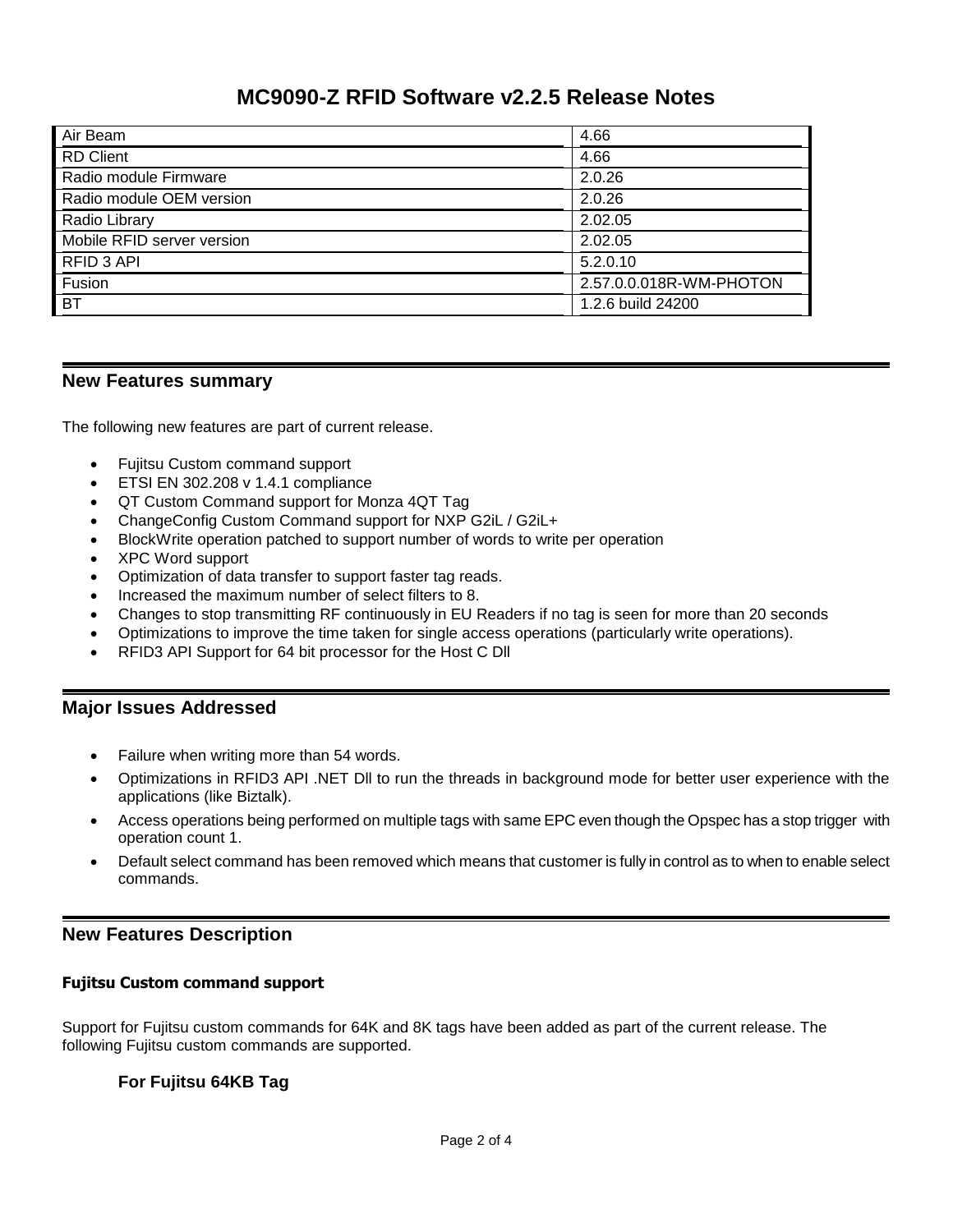- 1. Change Word Lock
- 2. Change Block Lock
- 3. Read Block Lock
- 4. Change Block group password
- 5. Burst Write
- 6. Burst Erase

# **For Fujitsu 8KB Tag**

- 1. Area Read Lock
- 2. Area Write Lock
- 3. Area Write Lock without password
- 4. Change area group password

## **QT Custom Command support for Monza 4QT Tag:**

Support has been added in LLRP as well as RFID3 API to support QT Custom feature on Monza 4QT Tag. This is added as a Custom OpSpec extension as part of the LLRP Access Spec. This command is honored only when reader sets CanSupportImpinjCustomCommandsparameter to TRUE in GET\_READER\_CAPABILITIES\_RESPONSE Message. Reader Management as well as the web interface have been extended to provide the success / failure statistics of QT Operations.

### **ChangeConfig Custom Command support for NXP G2iL / G2iL+:**

Support has been added in LLRP as well as RFID3 API to support ChangeConfig Custom feature on NXP G2iL / G2iL+.. This is added as a Custom OpSpec extension as part of the LLRP Access Spec. This command is honored only when reader sets CanSupportNXPCustomCommandsparameter to TRUE in GET\_READER\_CAPABILITIES\_RESPONSE Message. Reader Management as well as the web interface have been extended to provide the success / failure statistics of Change Config Operations.

### **BlockWrite:**

The number of words that can be written at one time varies from tag chip vendor. This number usually depends on the block size supported by a particular tag. We also found that the more words are sent at one time, the least reliable the block write operation becomes. To overcome these two issues we have defined a new register to specify the number of words used in block write operation: MOT\_HST\_BLOCKWRITE\_SIZE at address 0xD203 is the new register, and its default value is 8 words.

### **XPC Word:**

There were two issues: XPC was not being reported, and secondly, the issue was that when app using RFID API3 tries to access tag data from a specific XPC tag by calling the synchronous access method of API3 (ReadWait, WriteWait, etc.), Reader executes the corresponding access operation unsuccessfully. This issue happened because the MAC post filter was not taking XPC words and XI/XEB bits into account when comparing EPC ID data which was created based on TagSpec. Both issues have been addressed.

#### **Increase in maximum supported transmit power:**

MC9090-Z EU will supported maximum selectable transmit power level upto 29.8 dBm. Prior software releases supported maximum of 28.3 dBm.